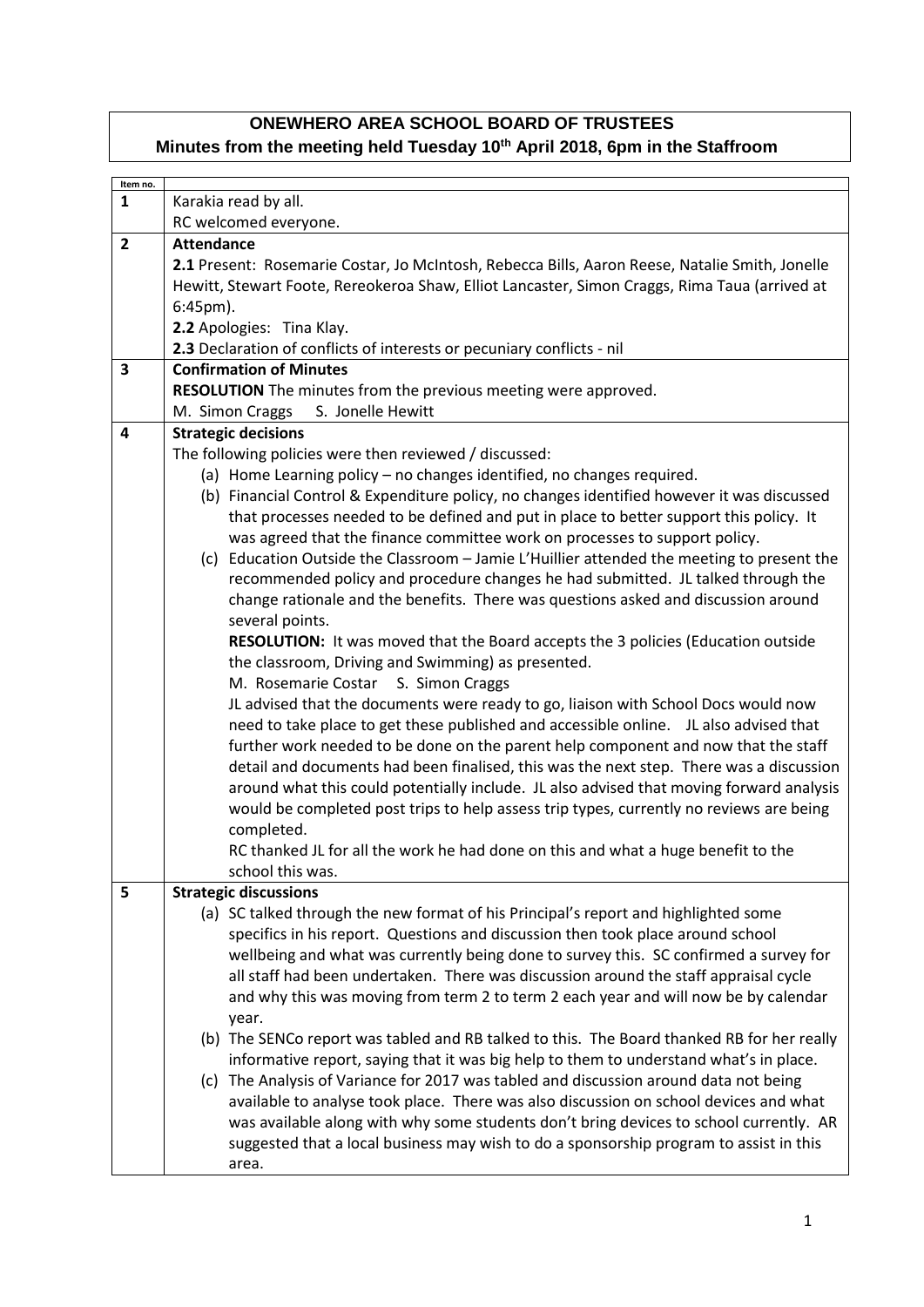|                                                                                       | MINUTE: The Analysis of Variance for 2017 was accepted as tabled.                                                         |  |  |
|---------------------------------------------------------------------------------------|---------------------------------------------------------------------------------------------------------------------------|--|--|
|                                                                                       | M. Simon Craggs S. Jonelle Hewitt                                                                                         |  |  |
|                                                                                       | (d) RB presented the PAT results (from March 2018). RB talked about the frequency of the                                  |  |  |
|                                                                                       | reporting being completed (twice a year - beginning and end of year). RB talked about                                     |  |  |
|                                                                                       | student feedback from completing the tests and the benefits of the reporting. There                                       |  |  |
|                                                                                       | was discussion around the systems that have been put in place around collecting and                                       |  |  |
|                                                                                       | saving data to ensure the data being worked with is correct. There was a discussion                                       |  |  |
|                                                                                       | around what information and how (format) it is reported to the Board.                                                     |  |  |
| 6                                                                                     | <b>Monitoring and Review</b>                                                                                              |  |  |
|                                                                                       | <b>6.1</b> Policies were assured as follows:                                                                              |  |  |
|                                                                                       | (a) 10 Year Property Plan (10YPP) - it was assured that there was a 10YPP in place.                                       |  |  |
| (b) Risk Management - was assured, SC adding that it ties in with current H&S policy. |                                                                                                                           |  |  |
|                                                                                       | (c) Medicines, Minor/Moderate Injury or Illness - SC advised that there was some minor                                    |  |  |
|                                                                                       | detail to be updated (eg: storage of stuff) and that office staff were treating head                                      |  |  |
|                                                                                       | injuries at a higher level than detailed in the policy as an extra precaution.                                            |  |  |
|                                                                                       | (d) Length of School Year - policy assured.                                                                               |  |  |
|                                                                                       | 6.2 (a) February 2018 and (b) March 2018 Finance reports were discussed.                                                  |  |  |
|                                                                                       | There were several points agreed that needed to be followed up by SC. SC advised that the                                 |  |  |
|                                                                                       | 1 <sup>st</sup> of March roll return had been completed and that the school was getting an additional                     |  |  |
|                                                                                       | \$60K. SC advised that when looking at previous years information, the correct data was not                               |  |  |
|                                                                                       | captured. The Board asked that special thanks be passed on VM and JL for their hard work                                  |  |  |
|                                                                                       | to ensure accurate information was being submitted in roll returns, it has had a very                                     |  |  |
| positive result to the school and what a huge impact this funding boost will have.    |                                                                                                                           |  |  |
|                                                                                       | RESOLUTION The February and March 2018 Finance reports were accepted.                                                     |  |  |
|                                                                                       | M. Simon Craggs S. Aaron Reese                                                                                            |  |  |
|                                                                                       | (c) Draft financial statements FYE 31 Dec 2017 - there was a query around what was                                        |  |  |
|                                                                                       | included under 'Interest Paid' and also how the \$20K debt from one of the International                                  |  |  |
|                                                                                       | Homestays had been recorded and if the Board were comfortable that this was going to be                                   |  |  |
|                                                                                       | 100% collectible after non-payment to date.                                                                               |  |  |
|                                                                                       | RESOLUTION The Draft financial statements FYE31.12.17 were received, this draft is not                                    |  |  |
|                                                                                       | accepted at this point due to some clarification required from Edtech around timing of specific                           |  |  |
|                                                                                       | invoices.                                                                                                                 |  |  |
|                                                                                       | M. Rosemarie Costar S. Jo McIntosh                                                                                        |  |  |
|                                                                                       | <b>MINUTE:</b> The final draft budget for 2018 is adopted as approved by 100% email approval by all                       |  |  |
|                                                                                       | Board members.<br>6.3 The Staff report was tabled and RB talked through.<br>RESOLUTION That the staff report be received. |  |  |
|                                                                                       |                                                                                                                           |  |  |
|                                                                                       |                                                                                                                           |  |  |
|                                                                                       | 6.4 The Student Rep report was tabled and EL talked through.                                                              |  |  |
|                                                                                       | RESOLUTION That the Student Rep report be received.                                                                       |  |  |
|                                                                                       | 6.5 RS reported that the OAS Matariki evening has been scheduled for the 28 <sup>th</sup> June and will be                |  |  |
|                                                                                       | held at Te Awamarahi marae at TeKohanga. RS would like to start having meetings with the                                  |  |  |
|                                                                                       | OAS team involved to start preparations.                                                                                  |  |  |
|                                                                                       | RESOLUTION That the Whanau report be received.                                                                            |  |  |
|                                                                                       | 6.6 The April (first one for 2018) Health & Safety report was tabled. SC discussed the audit                              |  |  |
|                                                                                       | response (also referred to in agenda item 7.1(d)) that KP was currently working on. KP was                                |  |  |
|                                                                                       | compiling evidence to send back as an addendum. There was discussion about the very low                                   |  |  |
|                                                                                       | volume of care cards lodged (16 from Nov to Mar - 3 months' worth), approx. 5 per month. SC                               |  |  |
|                                                                                       | advised that KP plugs this every week. RC asked what the Board can do to support KP with this.                            |  |  |
|                                                                                       | RESOLUTION That the Health & Safety report be received.                                                                   |  |  |
| $\overline{\mathbf{z}}$                                                               | <b>BOT Administration</b>                                                                                                 |  |  |
|                                                                                       | 7.1 General                                                                                                               |  |  |
|                                                                                       |                                                                                                                           |  |  |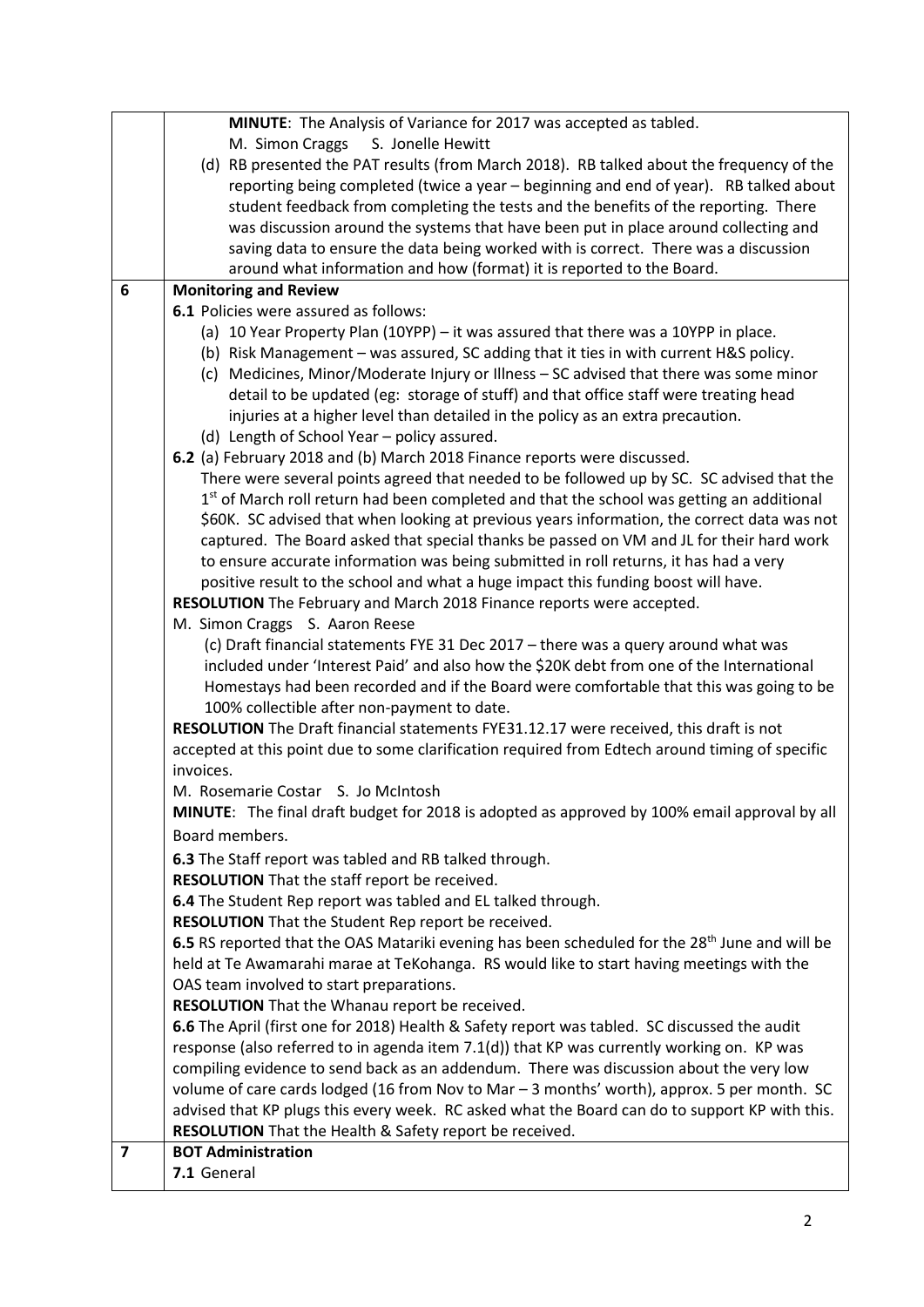- (a) CARRY OVER: There was a discussion around the Schedule of Delegations for 2018, it was agreed that there were adjustments that were required to be made before this can be accepted and applicable staff members sign it.
	- (b) SC requested approval to run two Out of Zone enrolments 2019 ballot schedule. SC talked through the rationale for his request. A discussion took place around the timing of the ballots. All Board members gave their approval for SC to run two ballots moving forward.
		- M. Rosemarie Costar S. Rebecca Bills

(c) It was agreed that two funding applications for replacement minivans be submitted. **RESOLUTION** Onewhero Area School apply to the New Zealand Community Trust for \$97092.16 excluding GST or \$113156.00 including GST. This funding is for the replacement of the minivans currently at School.

M. Simon Craggs S. Elliot Lancaster

**RESOLUTION** Onewhero Area School apply to The Southern Trust for \$97092.16 excluding GST or \$113156.00 including GST. This funding is for the replacement of the minivans currently at School.

- M. Simon Craggs S. Elliot Lancaster
	- (d) SC gave an update on the result from the External audit report (School health & safety systems) received. Advising that there was an addendum being worked on by KP (as discussed earlier in meeting) and will be prepared for the May meeting.
	- (e) There was a discussion around the insulation in the Hall Road school house, it had been discovered that there is no insulation under one room of this house. It wasn't known if this was there and had been removed or if this section had not been completed when the whole house was done. There was further discussion around work that needed to be carried out on this house. Initially \$10K had been the approved spend on this house however the extent of the work identified requires an adjustment to this.

**RESOLUTION** That \$40K of additional funds is approved by the Board to spend on required work to be completed on the Hall Road School house. This brings the total budget allocation for this project to \$50K maximum.

- M. Simon Craggs S. Rima Taua
- **7.2** Action list from last meeting (February 2018)
	- (a) SC advised that he had included detail in the school newsletter to introduce the idea of having a school marae and the benefits of a school marae to students however he had not received any feedback to date.
	- (b) SC clarified what the increase in the 'General' expense was attributed to.
	- (c) Confidentiality agreements were distributed for all Board members to sign.
	- (d) Copies of the updated governance manual were distributed to all.
	- (e) Reporting to community on data for whole school completed.
	- (f) A Tutor teacher report from Digby Cameron was received. There were no questions around this.
	- (g) SC gave an overview to new Board members of his PD proposal presented last year. SC advised that he is still working on this and waiting on Murphy's to advise any cost implications. There was discussions around this with additional feedback and ideas given to SC to consider in his proposal.
	- (h) SC confirmed that the school cellphone has been implemented and the office staff pass this to SLT when they leave. The school cellphone number has also been published in the school newsletter for parents.
- **7.3** Inwards correspondence received:
	- (a) Education Gazette, vol 97 #3 26 Feb 2018
	- (b) NZSTA News Jan/Feb 2018, issue 279